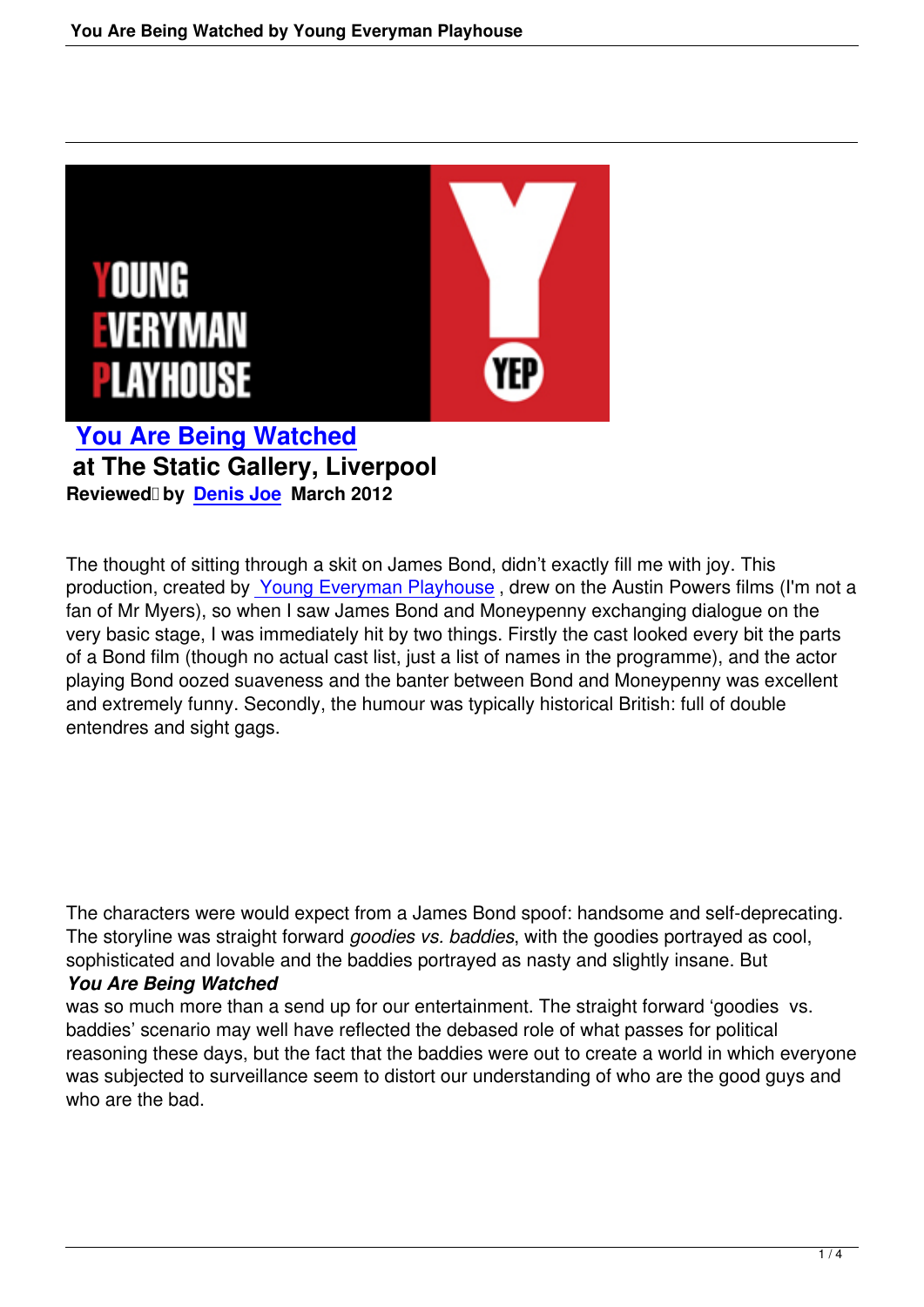The character of the evil sidekick of the evil Dr Corneto, Glock (as sort of 'Igor' character: ugly and physically deformed) was an interesting development. His part only requires him to make monosyllabic responses. On one level this is very funny, but it is the scene where Corneto and Madam Drovah are having an hysterical laughter contest and talking about their plans bring everyone under their control, when Glock keeps asking "Why?", that you realise what an outstanding and subtle piece of agitprop *You Are Being Watched* actually is. The baddies never answer Glock, they only tell him to "Shut up!".

Also what was clever about this play was that, although the actors picked on the audience (including me) there was never any of the cruelty that passes for much of the 'edgy' comedy of today, involved. In his 'Essay on the Meaning of Comic' the French philosopher, Henri Bergson had this to say about comic character:

## **"Comedy depicts characters we have already come across and shall meet with again... It aims at placing types before our eyes. It even creates new types, if necessary."**

It is this that the YEP have managed to do. The baddies are not a threat that we recognise; they are not out to destroy the world or wipe out populations. Their intent is to bring populations under their watch. And is this not what real government has already done? Much as we may not like politicians we accept that they have our interests at heart, and it is through the prism of 'good intention' that Britain has become the country with the largest population under surveillance. One of the most terrifying ideas of my generation was to live under a society like that of East Germany, where every member of the population was either spying or being spied on by the state. Yet today many of us, if not quite accepting of CCTV surveillance of our every public move, have resigned ourselves to it. Something that was once associated with 'the baddies' is widely promoted as something needed to protect us from some ambiguous 'other'. And it is the ambiguity that makes Glock's questioning both funny and disturbing.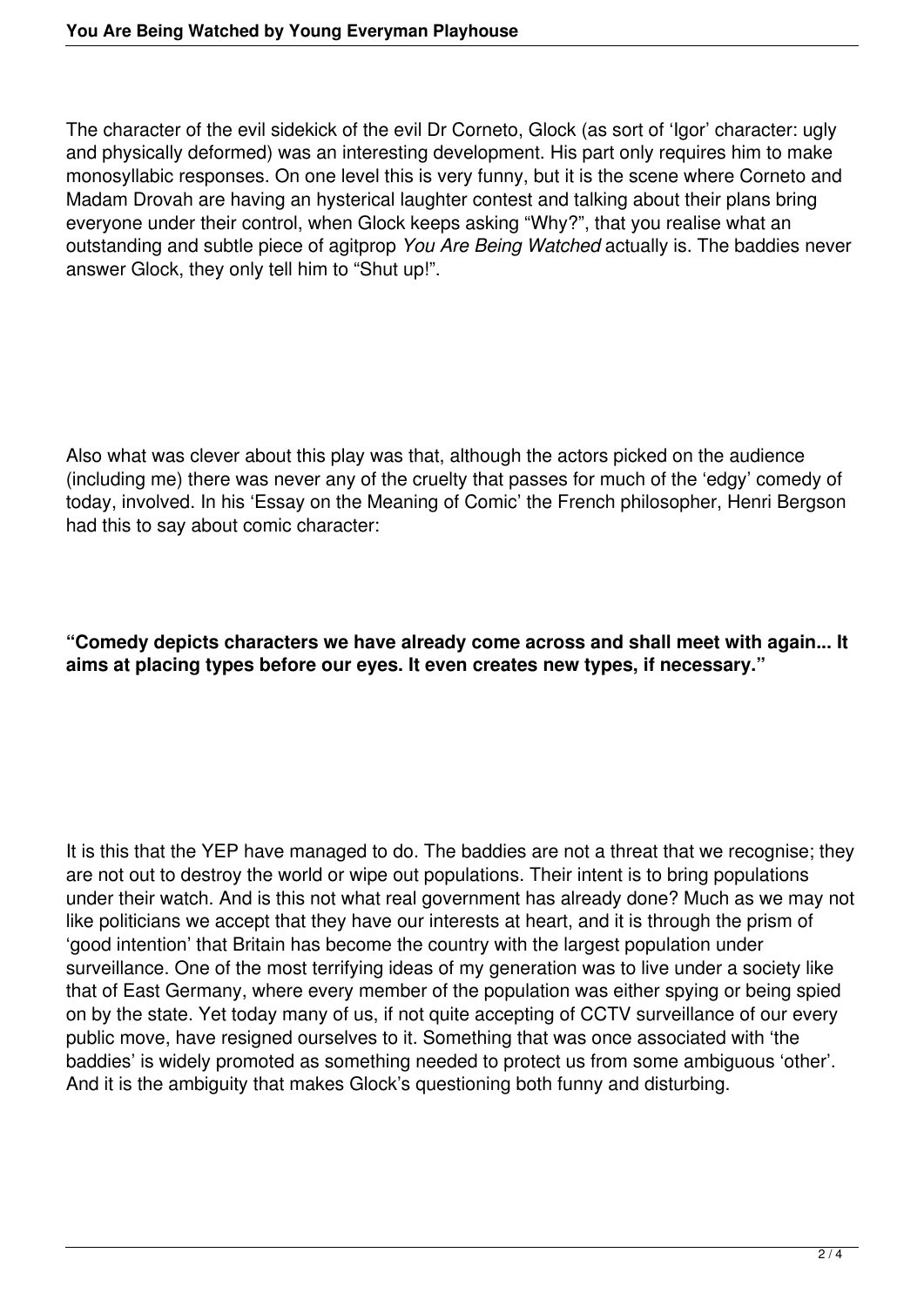That we have become so inured to having others know so much about us, means that we think nothing about handing over our names, addresses and any biographical details that some organisation or other feel is needed in order to provide us with a better service. When we wish to buy tickets for any event we are, invariably, required to give over our contact details. The YEP put this to an excellent use by calling out the names of audience members and recruiting them to follow and photograph members of the cast who were in the role of spies. What was sheer genius about this was that the theatre was then taken to the streets of Liverpool. Once those selected were taken away, along with the spies, the rest of the audience were then asked to leave the Static Gallery and make their way to Liverpool One.

Once we reached our destination the cast were already there and the 'baddies' began calling out to people who were passing, telling them they were being watched and describing them in detail so that they knew who they were.



Again, there was no attempt to belittle anyone and the gentleness of the comedy acted to make this piece quite an unsettling performance. It was something that we were aware of and seemed comfortable with, but the repetition of the statement 'You Are Being Watched' and the slight discomfort that we all feel when we are 'picked on' in situations like this. Actually, this was a powerful challenge to our acceptance or indifference to the fact that national and local government think nothing about invading our public and private space.